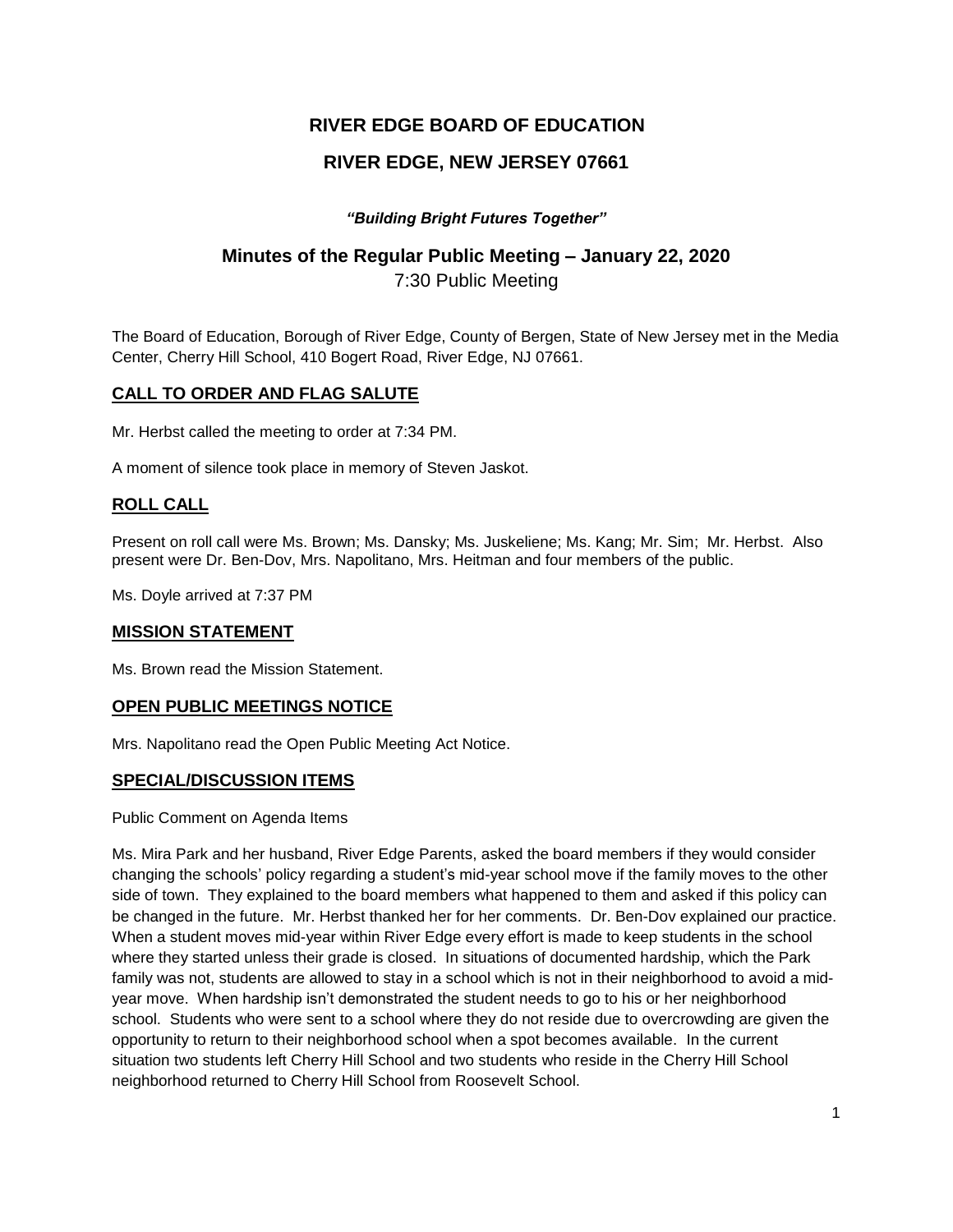### **REPORTS**

#### **SUPERINTENDENT**

- Today is a sad day for our River Edge Community. Mrs. Jaskot lost her husband last night after a short and unexpected illness. Mrs. Heitman informed the Cherry Hill School staff at a meeting early this morning and Dr. Ben-Dov went to Roosevelt School to let them know. Roosevelt School was very supportive of Cherry Hill School. They sent us comfort food this morning. Everyone is being professional and strong. We are praying for Mrs. Jaskot and her family.
- Dr. Ben-Dov attended the Mayor's Emergency Council meeting on January 8th. One goal of this meeting was to get the needs of all town agencies for emergency procedures and make sure everyone is on the same page for an emergency situation. They went over different resources that are available in town. Another goal is to let every disabled individual in town know of them. Dr. Ben-Dov asked the PTO today to let her know of any disabled person that we may not know about. She informed the Korean Parent Network and they will do the same.
- Dr. Ben-Dov gave an update and the status of the social/emotional activities in the district. Youth Truth data is in. We are trying to cluster the information into different categories to report. Wingman has been going strong. Other districts have heard about it and Fort Lee and Palisades Park will come to observe certain sessions. We will train a new group of Wingmen in February and they will start in March. We started Peer Mediation with the fifth and sixth grade students in both schools. These students were trained to help the younger students in grades k-2 solve smaller problems during recess. Responsive Classroom continues to go strong in grades k-3. "What's on your mind" boxes are now available in the Pupil Assistance Counselors room. Social Media and Vaping presentations will take place in the near future.
- Ideas are floating around with our space issues at Cherry Hill School. We will be ready in a few weeks to make a decision on it. If Roosevelt School does not need to add a classroom than we are good for 2020-2021. If they do, then we are considering sectioning unused areas of the Library for smaller group instruction, this making an additional classroom available. We plan to meet with our architects to explore this option.
- The River Edge Korean Parents Network sent Dr. Ben-Dov and the Supervisors a lovely thank you note and cookies to thank them for their presentation in November.
- There was a successful Parent Academy on January  $8<sup>th</sup>$  on multi-sensory strategies in reading for younger kids. Ms. Christine Moran tweeted about it and the Department of Education re-tweeted her tweet. They were so proud of us they want to attend our next Parent Academy on February 25<sup>th</sup>. It will be about WIN. The Assistant Commissioner would also like to attend and bring the media.
- Dr. Ben-Dov would like to set up committees meetings for next month. February 11<sup>th</sup> was chosen for the committees to meet.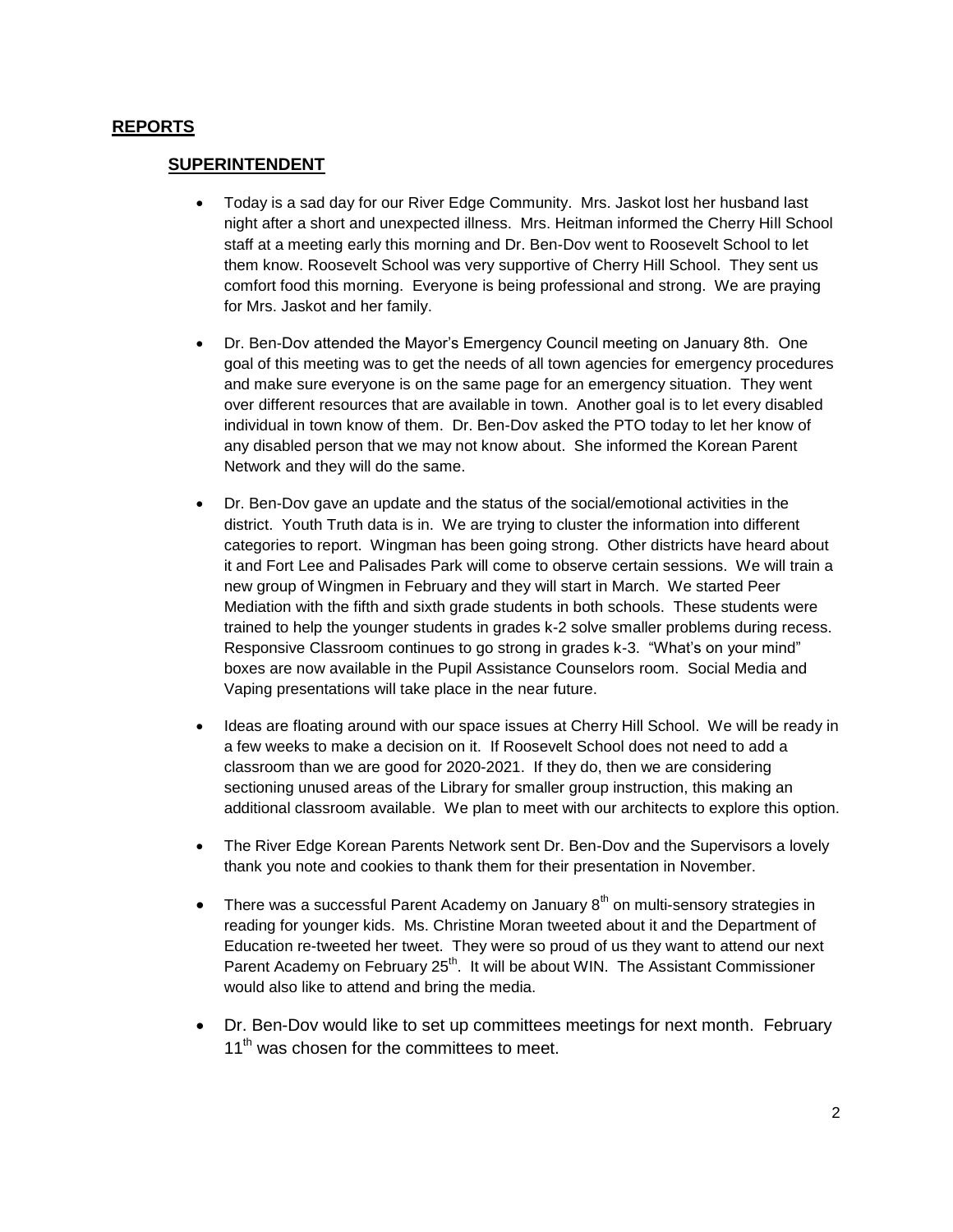## **PRINCIPAL**

Mrs. Heitman reported on the following:

- Today was a hard day for our River Edge family. Everyone is working together and is there for each other. Mrs. Heitman thanked Roosevelt School for the comfort food they provided to Cherry Hill staff today.
- Fourth grade theatre started in both schools with Mayo Performing Arts. The classes are having fun and enjoying it.
- This month students learned about Dr. Martin Luther King
- The third session of PDIA started today with parent meetings at each school
- The Kindergarten Winter Show was a great success
- The winter REAL courses started and are going well
- Roosevelt School kindergarten registration was today and Cherry Hill have their registration tomorrow
- The Cultural Art Show Center Show will kick off on January  $28<sup>th</sup>$  at 4:00 PM
- Peer Mediation began today. Fifth and sixth graders are Peer Mediators for the first and second graders.

#### **BOARD SECRETARY**

Mrs. Napolitano reported on the following

- There is a resolution on tonight's agenda to award the contract for nonpublic school security services/competitive contracting report to Associates Security and Investigations, Inc.
- There is a resolution on tonight's agenda to designate Mrs. Napolitano as the Public Agency Compliance Officer for this school year. This is done every year.
- Budget planning has continued with the administrators. They handed in their budgets and Mrs. Napolitano is reviewing them.
- Mrs. Napolitano distributed and reviewed the budget calendar with the board members.

#### **PRESIDENT**

Mr. Herbst reported on the following:

- Mr. Herbst expressed his sympathy for the Jaskot family. He stated to let the Board know if there is anything they can do to help.
- There will be a Bergen County School Boards Meeting on Wednesday, January 29<sup>th</sup> in Glen Rock.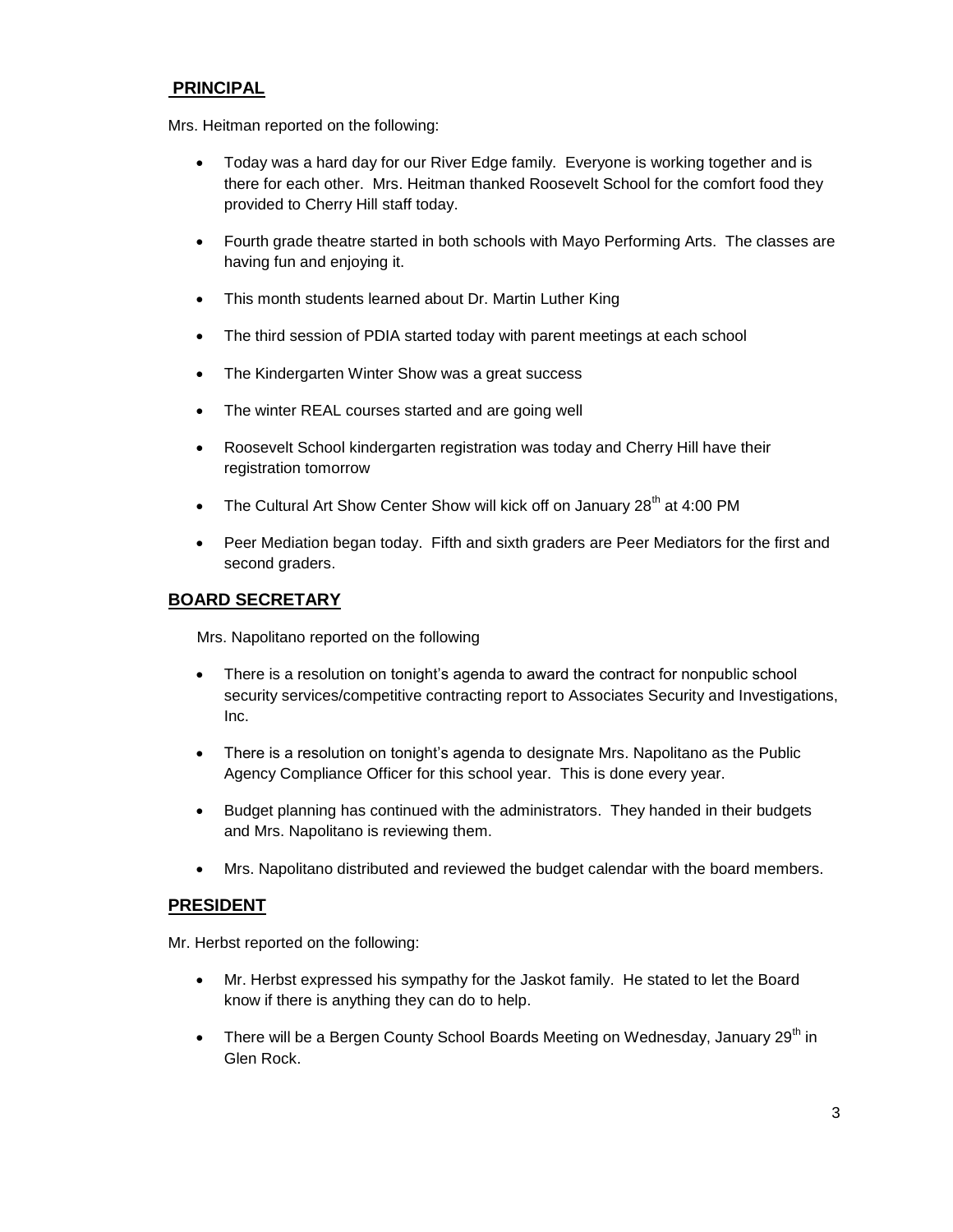Mr. Herbst stated January is School Board appreciation month. He complimented the Board for all of their hard work.

## **COMMITTEES**

No committees reported at this meeting

## **MOTIONS TO BE ACTED UPON**

### **A. ADMINISTRATION/POLICY**

**1**. That the Board of Education approve the Minutes and Confidential Minutes of December 18, 2019.

#### **Motion by: Ms. Kang Seconded by: Ms. Juskeliene**

Ayes: Ms. Brown, Ms. Dansky, Ms. Doyle, Ms. Juskeliene, Ms. Kang, Mr. Sim, Mr. Herbst Nays: None

**2**. That the Board of Education approve the Minutes and Confidential Minutes of January 7, 2020.

### **Motion by: Ms. Juskeliene Seconded by: Ms. Brown**

Ayes: Ms. Brown, Ms. Dansky, Ms. Doyle, Ms. Juskeliene, Ms. Kang, Mr. Sim, Mr. Herbst Nays: None

**3**. That the Board of Education approve the Minutes of January 13, 2020.

#### **Motion by: Ms. Brown Seconded by: Ms. Doyle**

Ayes: Ms. Brown, Ms. Dansky, Ms. Doyle, Ms. Juskeliene, Ms. Kang, Mr. Sim, Mr. Herbst Nays: None

- **4**. That the Board of Education approve the staff development and travel as per the schedules for January 2020 including relevant mileage reimbursement. (Addendum)
- **5**. That the Board of Education approve the River Edge Elementary School Calendar for the 2020-2021 school year. (Addendum)
- **6**. That the Board of Education approve the Health and Safety Evaluation of Schools Buildings Checklist Statement of Assurance for the 2019-2020 school year.

#### **Motion by: Ms. Doyle Seconded by: Ms. Dansky**

Ayes: Ms. Brown, Ms. Dansky, Ms. Doyle, Ms. Juskeliene, Ms. Kang, Mr. Sim, Mr. Herbst Nays: None

#### **B. CURRICULUM/EDUCATION** - None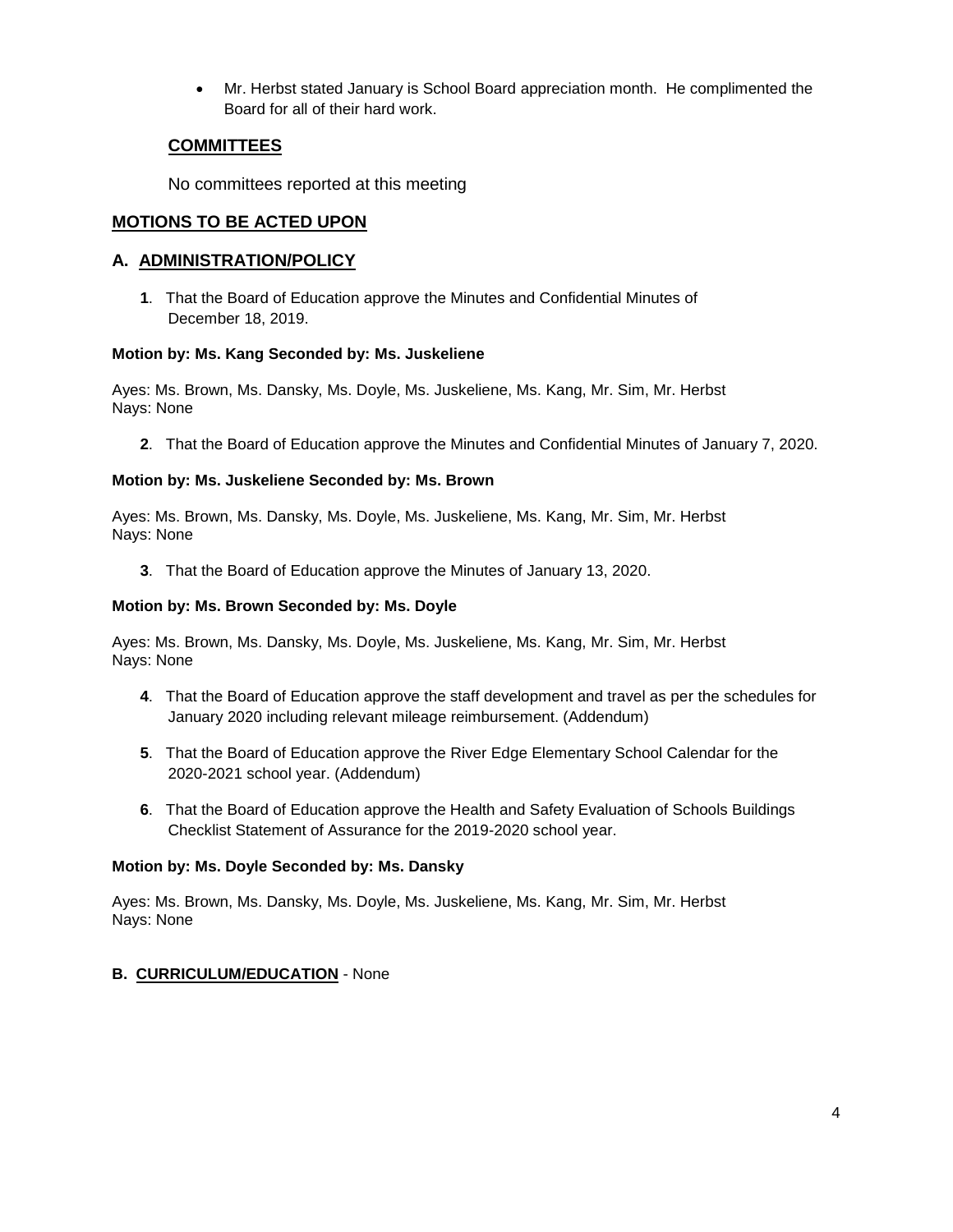#### **C. BUILDINGS & GROUNDS**

**1**. That the Board of Education award the contract for nonpublic school security services/competitive contracting report to Associates Security and Investigations, Inc. for the District.

#### **Motion by: Ms. Dansky Seconded by: Mr. Sim**

Ayes: Ms. Brown, Ms. Dansky, Ms. Doyle, Ms. Juskeliene, Ms. Kang, Mr. Sim, Mr. Herbst Nays: None

#### **D. FINANCE/GRANTS/GIFTS**

- **1**. That the Board of Education approve the bills & claims dated January 2020 totaling \$543,855.43 including checks #43088 through #43170. Payrolls dated December 13, 2019 and December 20, 2019, totaling \$1,316,093.48 issued therefore, a copy of such warrants list be attached as part of these minutes. (Addendum)
- **2**. That the Board of Education approve the Budget Transfers for the school year 2019-2020 as of November 30, 2019. (Addendum)
- **3**. That the River Edge Board of Education approve the Secretary's and Treasurer's Report for the period ending November 30, 2019.

Further, we certify that as of November 30, 2019 after review of the secretary's monthly financial report (appropriations section) and upon consultation with the appropriate district officials, to the best of our knowledge no major account or fund has been overexpended in violation of N.J.A.C. 6A:23-2.11 and that sufficient funds are available to meet the districts financial obligation for the remainder of the fiscal year. (Addendum)

**4**. That the Board of Education accept the \$140.00 donation from Jennifer Wong Hernandez for general use at Roosevelt School (Addendum).

#### **Motion by: Mr. Sim Seconded by: Ms. Kang**

Ayes: Ms. Brown, Ms. Dansky, Ms. Doyle, Ms. Juskeliene, Ms. Kang, Mr. Sim, Mr. Herbst Nays: None

#### **E. PERSONNEL**

- **1**. That the Board of Education designate Louise Napolitano as the Public Agency Compliance Officer for the 2019-2020 school year.
- **2**. That the Board of Education, with the recommendation of the Superintendent approve the following River Dell High School students for a senior internship one day per week as part of a School Sponsored Structured Learning Experience to commence on February 4, 2020 through May 19, 2020.
	- Anya Halecky Jayne Manzelli Katrina Spelda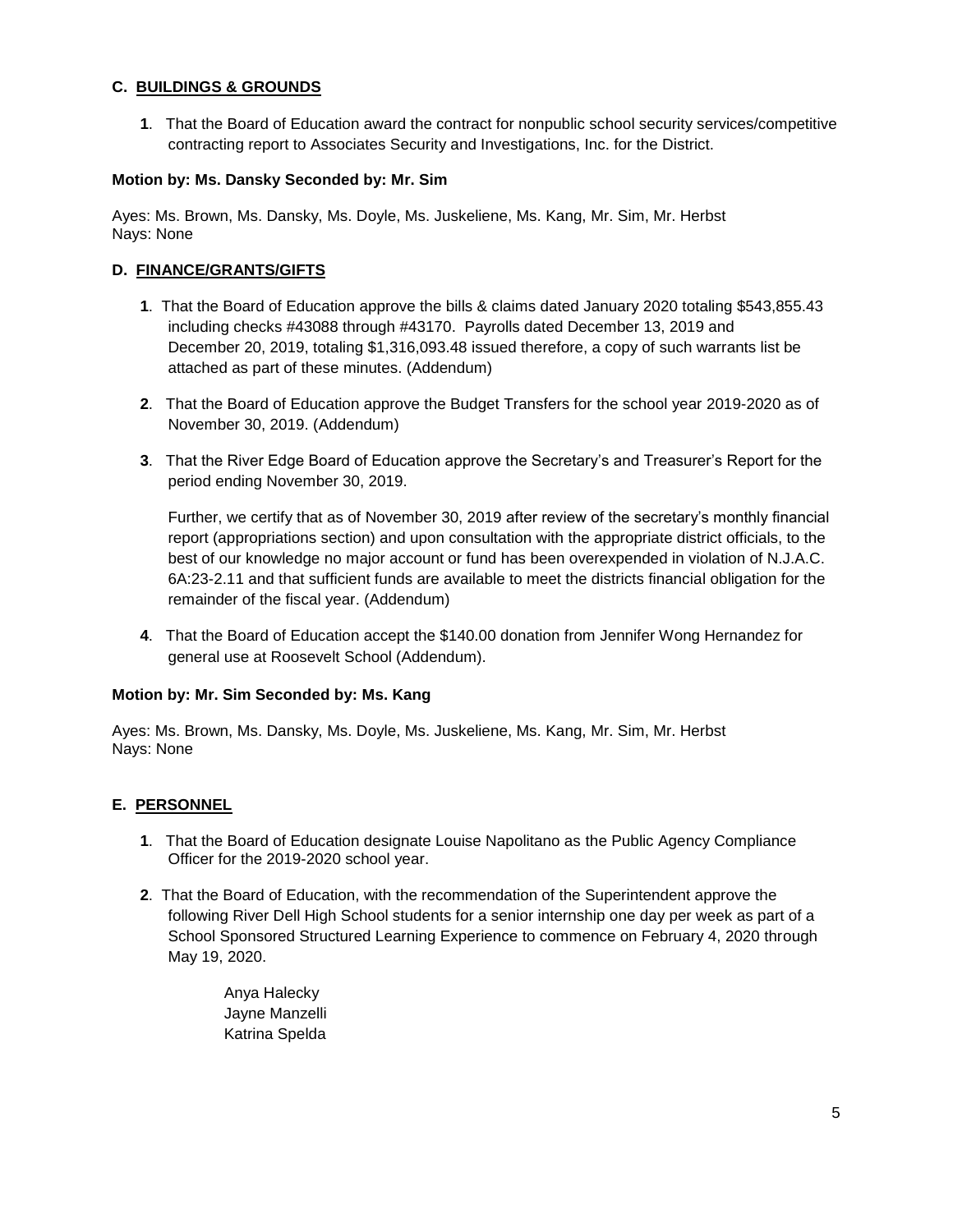- **3**. That the Board of Education, with the recommendation of the Superintendent, approve Alycia Campisi, Lunch Aide, for the 2019-2020 school year.
- **4**. That the Board of Education, with the recommendation of the Superintendent approve an extended child care leave of absence for Stacy Socha to continue from May 18, 2020 through June 30, 2020.
- **5**. That the Board of Education, with the recommendation of the Superintendent approve a Maternity/Disability leave of absence for Kate Stehn to commence on or about June 1, 2020 through June 30, 2020, followed by a Federal Family leave of absence to commence on or about September 1, 2020, through November 25, 2020.

#### **Motion by: Ms. Kang Seconded by: Ms. Juskeliene**

Ayes: Ms. Brown, Ms. Dansky, Ms. Doyle, Ms. Juskeliene, Ms. Kang, Mr. Sim, Mr. Herbst Nays: None

#### **F. RIVER EDGE SPECIAL EDUCATION** - None

#### **G. REGION V ADMINISTRATION & TRANSPORTATION**

- **1**. That the Board of Education approve the bills & claims dated January 2020 totaling \$1,042,907.45 including checks #73064 through #73193.
- **2**. That the Board of Education approve the following Quote Contracts for the 2019-2020 school year:

| Route # | Transporter    | Per Diem<br>Transportation | Per Diem<br>Aide | Per Diem<br>Total |
|---------|----------------|----------------------------|------------------|-------------------|
|         |                |                            |                  |                   |
|         | Soliman        |                            |                  |                   |
| Q196    | Transportation | \$79.00                    | \$19.00          | \$98.00           |
|         | Soliman        |                            |                  |                   |
| 2809    | Transportation | \$154.00                   | \$0.00           | \$154.00          |
|         | S&D            |                            |                  |                   |
| Q203    | Transportation | \$90.00                    | \$20.00          | \$110.00          |
| 2649    | Ombali         | \$170.00                   | \$45.00          | \$215.00          |
|         | Horizon        |                            |                  |                   |
| Q199    | Transportation | \$109.00                   | \$0.00           | \$109.00          |
|         | Radiant        |                            |                  |                   |
| Q194    | Transportation | \$180.00                   | \$0.00           | \$180.00          |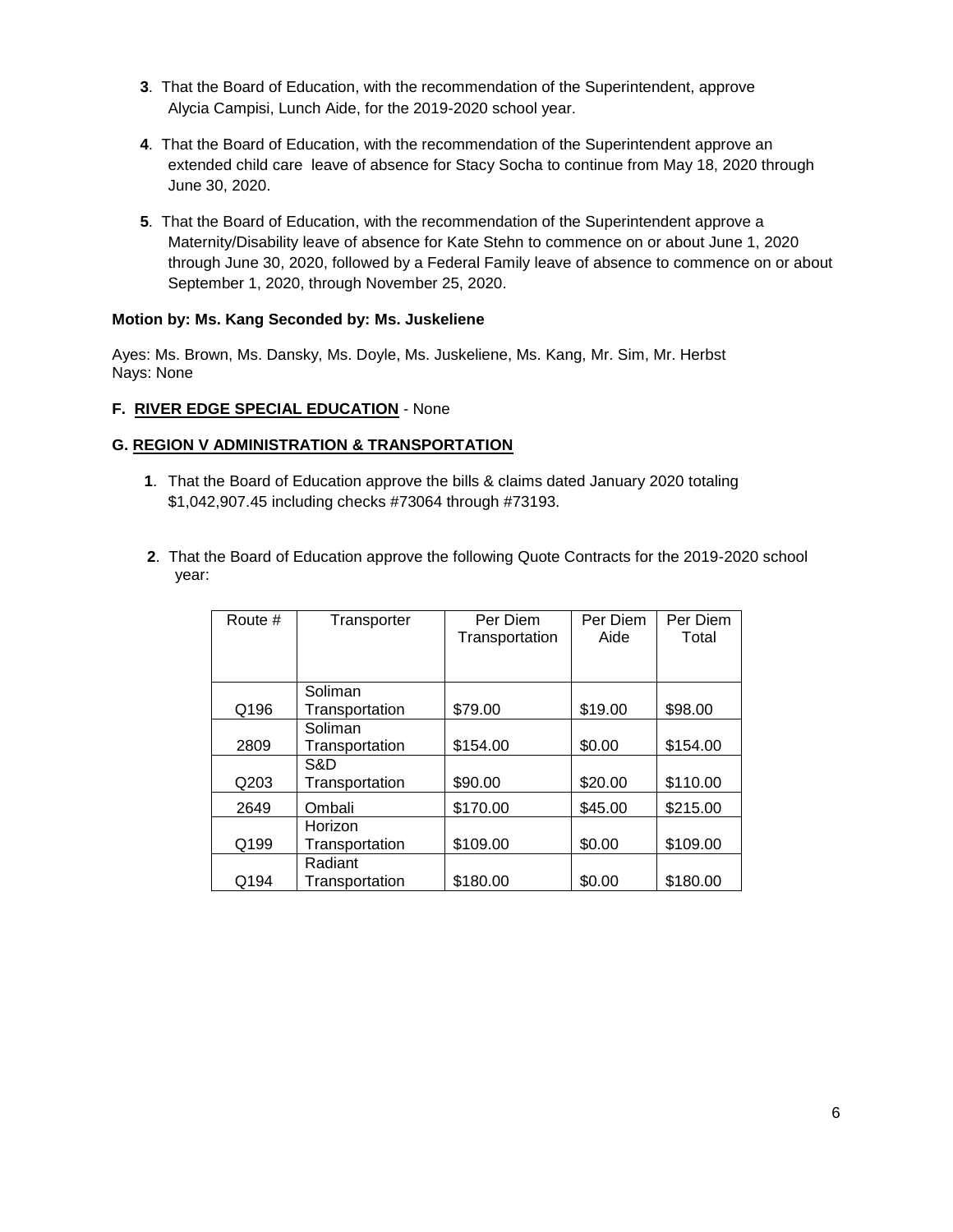**3**. That the Board of Education approve the following Renewal Contracts for the 2019-2020 school year:

| Route # | Transporter                | Per Diem<br>Transportation | Per<br>Diem<br>Aide | CPI    | Per<br>Diem<br>Total |
|---------|----------------------------|----------------------------|---------------------|--------|----------------------|
| 2724    | Truimph                    | \$240.00                   | \$35.00             | \$3.48 | \$278.48             |
| 1834    | Morgan Educational<br>Serv | \$158.45                   | \$30.00             | \$2.73 | \$191.18             |
| 2474    | Morgan Educational<br>Serv | \$268.35                   | \$66.00             | \$4.85 | \$339.20             |
| 2643    | Morgan Educational<br>Serv | \$181.00                   | \$65.00             | \$3.57 | \$249.57             |
| 2655    | Morgan Educational<br>Serv | \$355.00                   | \$0.00              | \$5.15 | \$360.15             |
| 2692    | Morgan Educational<br>Serv | \$230.00                   | \$69.00             | \$4.34 | \$303.34             |
| 2640    | Morgan Educational<br>Serv | \$161.00                   | \$56.00             | \$3.15 | \$220.15             |

**4**. That the Board of Education approve the following Original Bid Contracts for the 2019-2020 school year:

| Route # | Transporter                 | Per Diem       | Per     | Per      |
|---------|-----------------------------|----------------|---------|----------|
|         |                             | Transportation | Diem    | Diem     |
|         |                             |                | Aide    | Total    |
| 798     | <b>Prime Transportation</b> | \$182.00       | \$40.00 | \$222.00 |
| 2031    | <b>Prime Transportation</b> | \$182.00       | \$35.00 | \$217.00 |
| 2483    | <b>Prime Transportation</b> | \$172.00       | \$30.00 | \$202.00 |
|         | Morgan Education            |                |         |          |
| 2691    | Serv                        | \$140.00       | \$46.00 | \$186.00 |

**5**. That the Board of Education approve the following Addendum Contracts for the 2019-2020 school year:

| Transporter      | Route # | Route          | Per Diem<br>Increase/Decrease | Adjusted<br>Per Diem<br>Cost |
|------------------|---------|----------------|-------------------------------|------------------------------|
| Madison<br>Coach | 2648    | YCS/Washington | \$374.00                      | \$748.00                     |

#### **Motion by: Ms. Juskeliene Seconded by: Ms. Brown**

Ayes: Ms. Brown, Ms. Dansky, Ms. Doyle, Ms. Juskeliene, Ms. Kang, Mr. Sim, Mr. Herbst Nays: None